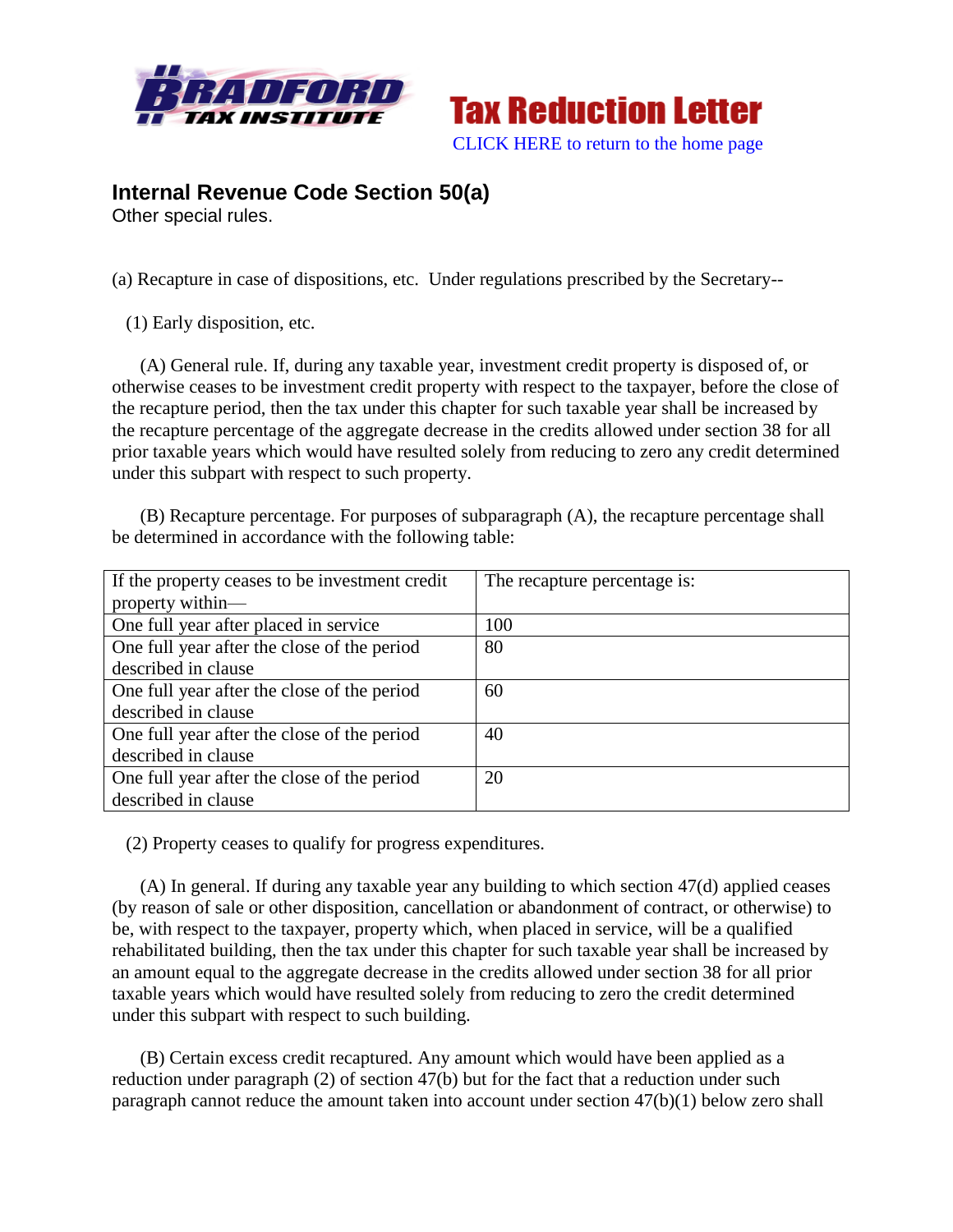be treated as an amount required to be recaptured under subparagraph (A) for the taxable year during which the building is placed in service.

 (C) Certain sales and leasebacks. Under regulations prescribed by the Secretary, a sale by, and leaseback to, a taxpayer who, when the property is placed in service, will be a lessee to whom the rules referred to in subsection (d)(5) apply shall not be treated as a cessation described in subparagraph (A) to the extent that the amount which will be passed through to the lessee under such rules with respect to such property is not less than the qualified rehabilitation expenditures properly taken into account by the lessee under section 47(d) with respect to such property.

 (D) Coordination with paragraph (1). If, after property is placed in service, there is a disposition or other cessation described in paragraph (1), then paragraph (1) shall be applied as if any credit which was allowable by reason of section 47(d) and which has not been required to be recaptured before such disposition, cessation, or change in use were allowable for the taxable year the property was placed in service.

 (E) Special rules. Rules similar to the rules of this paragraph shall apply in cases where qualified progress expenditures were taken into account under the rules referred to in section 48(b).

 (3) Carrybacks and carryovers adjusted. In the case of any cessation described in paragraph (1) or (2), the carrybacks and carryovers under section 39 shall be adjusted by reason of such cessation.

(4) Subsection not to apply in certain cases. Paragraphs (1) and (2) shall not apply to—

(A) a transfer by reason of death, or

(B) a transaction to which section 381(a) applies.

 For purposes of this subsection, property shall not be treated as ceasing to be investment credit property with respect to the taxpayer by reason of a mere change in the form of conducting the trade or business so long as the property is retained in such trade or business as investment credit property and the taxpayer retains a substantial interest in such trade or business.

(5) Definitions and special rules.

 (A) Investment credit property. For purposes of this subsection, the term "investment credit property" means any property eligible for a credit determined under this subpart.

 (B) Transfer between spouses or incident to divorce. In the case of any transfer described in subsection (a) of section 1041—

(i) the foregoing provisions of this subsection shall not apply, and

 (ii) the same tax treatment under this subsection with respect to the transferred property shall apply to the transferee as would have applied to the transferor.